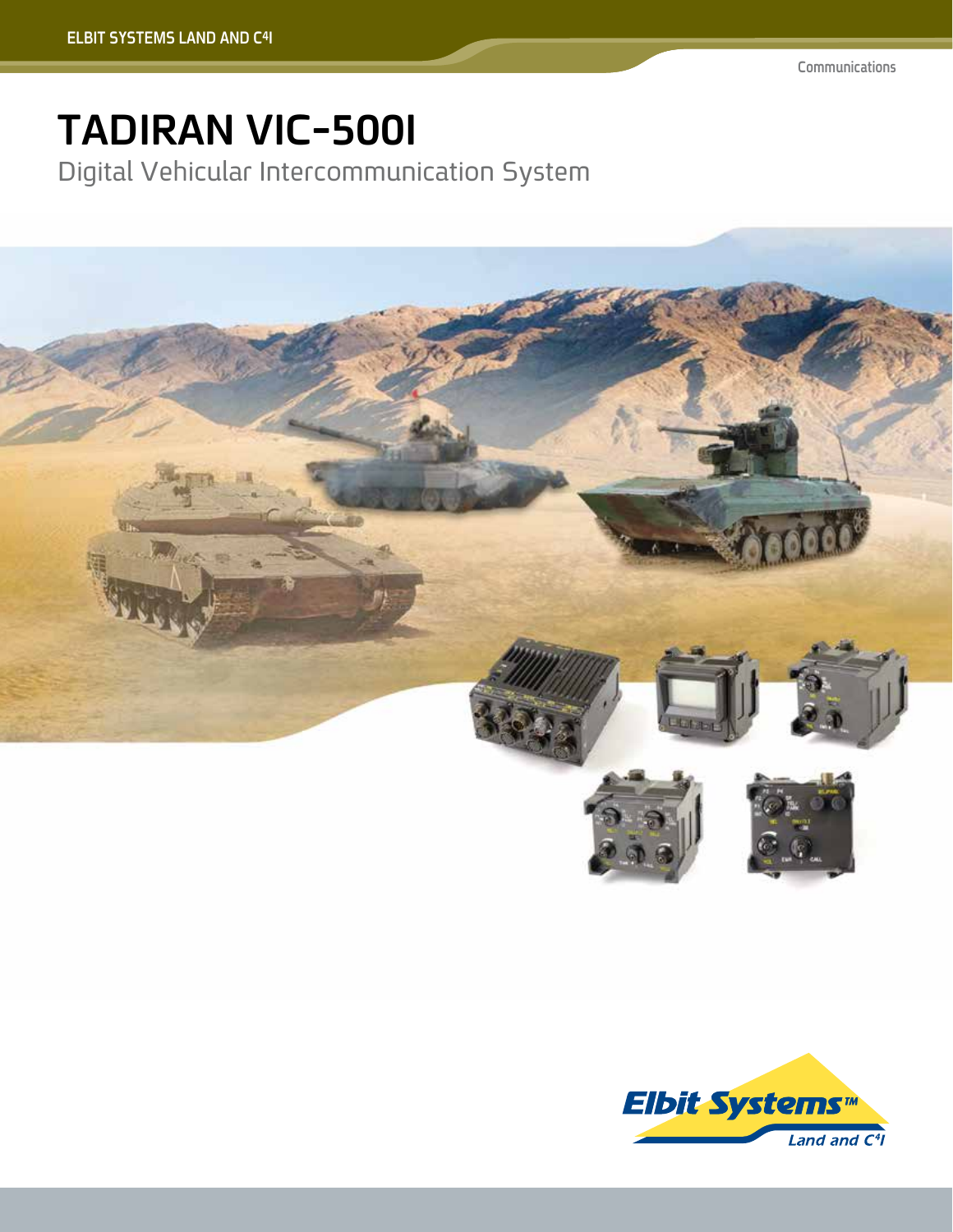# **TADIRAN VIC-500I**

Digital Vehicular Intercommunication System

### **Advanced, reliable and customizable digital intercommunication system for armour vehicles**

The Tadiran VIC-500I is an advanced 4th generation digital vehicular intercommunication system, developed and marketed by Elbit Systems Land & C<sup>4</sup>I-Tadiran. Meeting the most demanding operational scenarios and easily tailored to specific requirements, the Tadiran VIC-500I offers reliability and advanced functionality:

#### **Basic Features**

- **•** Interface of 6 user terminal units (UTUs) and four HF/VHF/UHF radios
- **•** Digital voice and data communications
- **•** Software-based scalable system
- **•** Headset volume control via the terminal unit
- **•** Voice activity detection (VAD)
- **•** Active Noise Reduction (ANR) capabilities with Elbit's Helmet (or customers helmet)
- **•** Control console for system programming and monitoring
- **•** GPS interface
- **•** Comprehensive built-in-test
- **•** Data interfaces: USB, RS-232, LAN
- **•** Compliant with: MIL-STD-1275, MIL-STD-810E, MIL-STD-461E

#### **Optional Features**

- **•** Scalable for up 20 users
- **•** Scalable for up 12 radios
- **•** Interface for Dismounted Soldier Radio

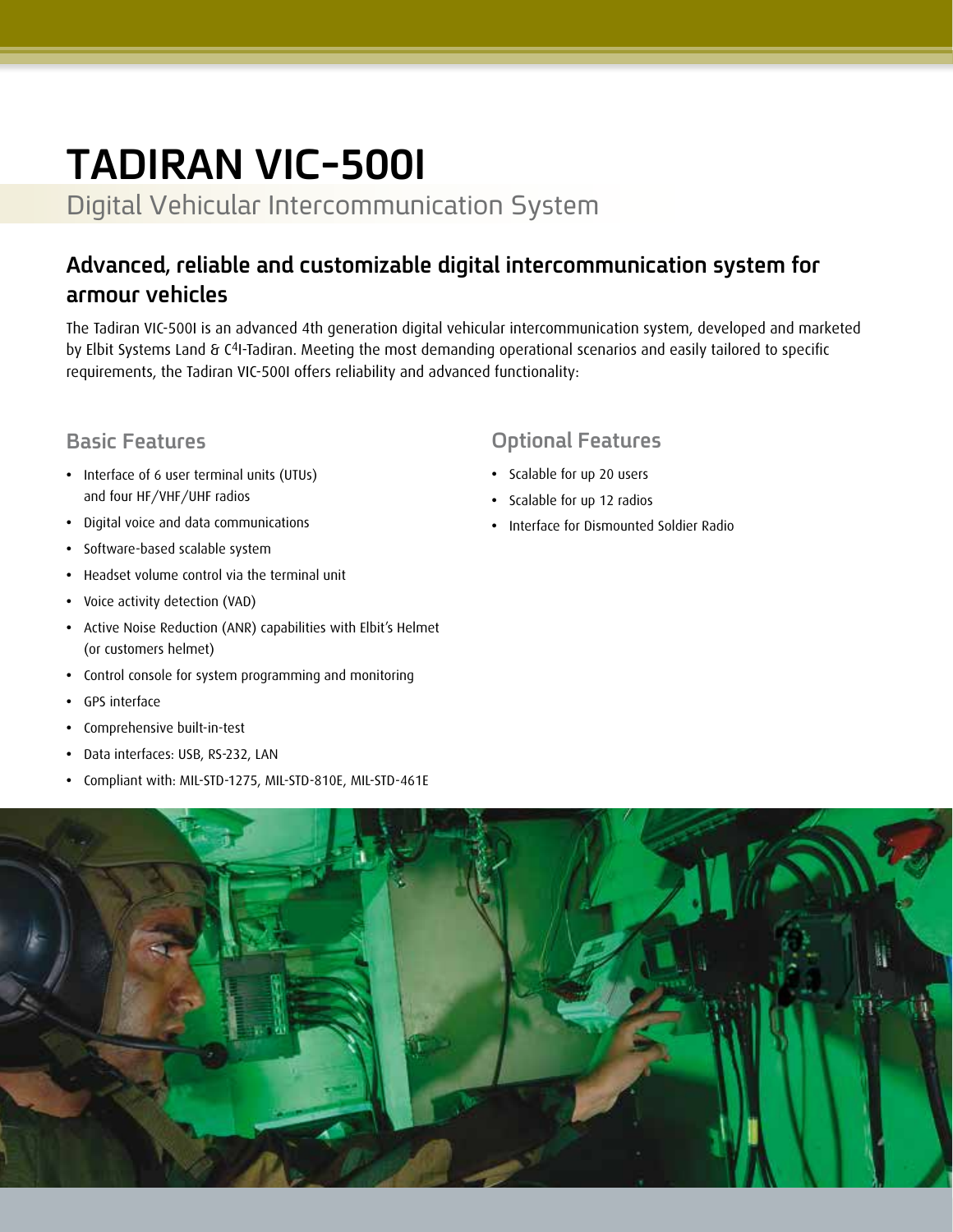#### **Central Unit (CU-500I)**

- **•** Interfacing with:
	- Up to 6 UTUs
	- 4 tactical HF/VHF/UHF radios
	- Telephone line
	- Alerts
	- GPS receiver
	- Loudspeaker connection
	- Soldier radio
	- Host connection with RS232, USB, LAN interfaces
	- External maintenance tools (configuration, software updates)
- **•** Easy in-vehicle programmability

### **Commander Terminal Unit (UU-500I)**



- **•** Graphical LCD display and keypad
- **•** Text messages communication (edit/send/receive)
- **•** Data interface to data equipment (tactical computers, PDAs, etc.)
- **•** Radio communication via CU-500I
- **•** Interface with headset
- **•** User-adjustable backlighting
- **•** Control and configure of the unit and whole intercomm system

#### **Crew member Terminal Unit (UU-501I)**

- **•** Communication selector of: radio transceivers, telephone lines and dismounted soldier radio
- **•** Radio communication via CU-500I
- **•** Data interface (tactical computers, PDAs, etc.)
- **•** Interface with headset
- **•** Volume control
- **•** Multi-function LED indicator
- **•** Selector of emergency break-in

### **Dual Crew member Terminal Unit (UU-501I-D)**



- **•** Support operation of two crew members
- **•** Separate users selectors of: radio transceivers, telephone lines and dismounted soldier radio
- **•** Interface with tactical radios via the CU-500I
- **•** Data interface (tactical computers, PDAs, etc.)
- **•** Interface with headset
- **•** Separate users volume controls
- **•** Multi-function LED indicator
- **•** Selector of emergency break-in

#### **Infantry Telephone Unit (UU-502I)**

- **•** All UU-501I functions
- **•** Telephone/parking line interface
- **•** External lamp interface
- **•** Interface with headset/handset

## **Remote Panel**



## **(RP-501I)**

- **•** Expands functionality of UU-501I UU-502I, offers all the functionality of the UU-500I
- **•** Maintenance terminal for system configuration

#### **Dismounted Soldier Radio**

- **•** Includes soldier radio gateway
- **•** Enables crew to move freely outside the vehicle
- **•** Communication with crew members and other units over a 2km range

#### **Helmet**

**•** According to customers preference with or without Active Noise Reduction (ANR).